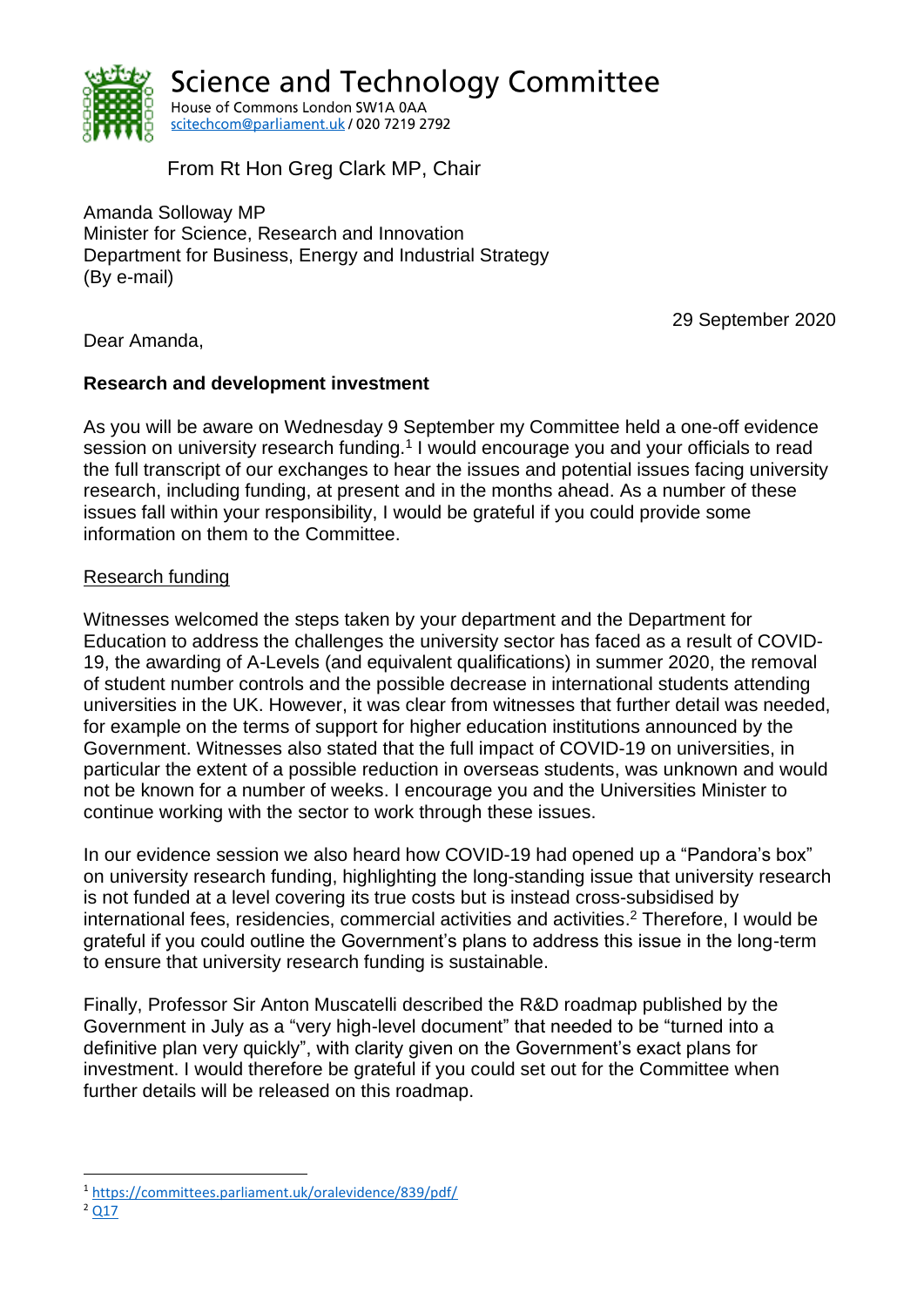# Impact of COVID-19 on non-COVID research

In our session we further heard how COVID-19 has significantly impacted the operation of non-COVID research and clinical trials in the UK.<sup>3</sup> Separate to the evidence session, I have been made aware how the UK is currently lagging behind international competitors in restarting clinical trial activity which was put on hold by the pandemic (in August, new patients entering study-sites in the UK was down 40% on the first 11 months of 2019—see enclosure).<sup>4</sup> I would be grateful if you could set out:

- why the UK is behind many other countries in re-starting its clinical trial activity (e.g. new patients entering study-sites);
- why there is a delay to non-COVID clinical trials re-starting;
- the assessment the Government has made of the impact this will have on UK research in the short and medium-term;
- the steps the Government and its agencies are undertaking to get such clinical trials restarted; and
- the assessment the Government has made of the impact of a second wave of COVID-19 on non-COVID clinical trial activity.

## Horizon Europe

The UK's participation in Horizon Europe remains uncertain as does the detail on the nature and scope of an alternative domestic scheme. I would be grateful if you could provide the Committee with the following information:

- What work the Government and its agencies have undertaken to date to set up an alternative funding scheme following the findings of the Smith-Reid Review last year;
- When the Government will inform universities and other research institutions of the functional details of such an alternative funding scheme;
- How the Government will ensure that there is no substantial gap in research funding available to UK researchers in the event that the UK does not associate with Horizon Europe; and
- How the Government would seek to address non-financial losses, such as networking and training, that the UK could lose if it does not participate in Horizon Europe?

I would be grateful if you could provide a response to this letter by Thursday 8 October at the latest. I am copying this letter to the Minister of State for Universities, Michelle Donelan MP.

I will publish this letter and your response on the Committee's website in due course.

With best wishes,

 $G_{\gamma}$ Clur

**Rt Hon Greg Clark MP** *Chair*

<sup>&</sup>lt;sup>3</sup> See <u>Q15</u>.

<sup>4</sup> [https://www.medidata.com/wp-content/uploads/2020/09/COVID19-Response9.0\\_Clinical-Trials\\_2020921\\_v2.pdf](https://www.medidata.com/wp-content/uploads/2020/09/COVID19-Response9.0_Clinical-Trials_2020921_v2.pdf)